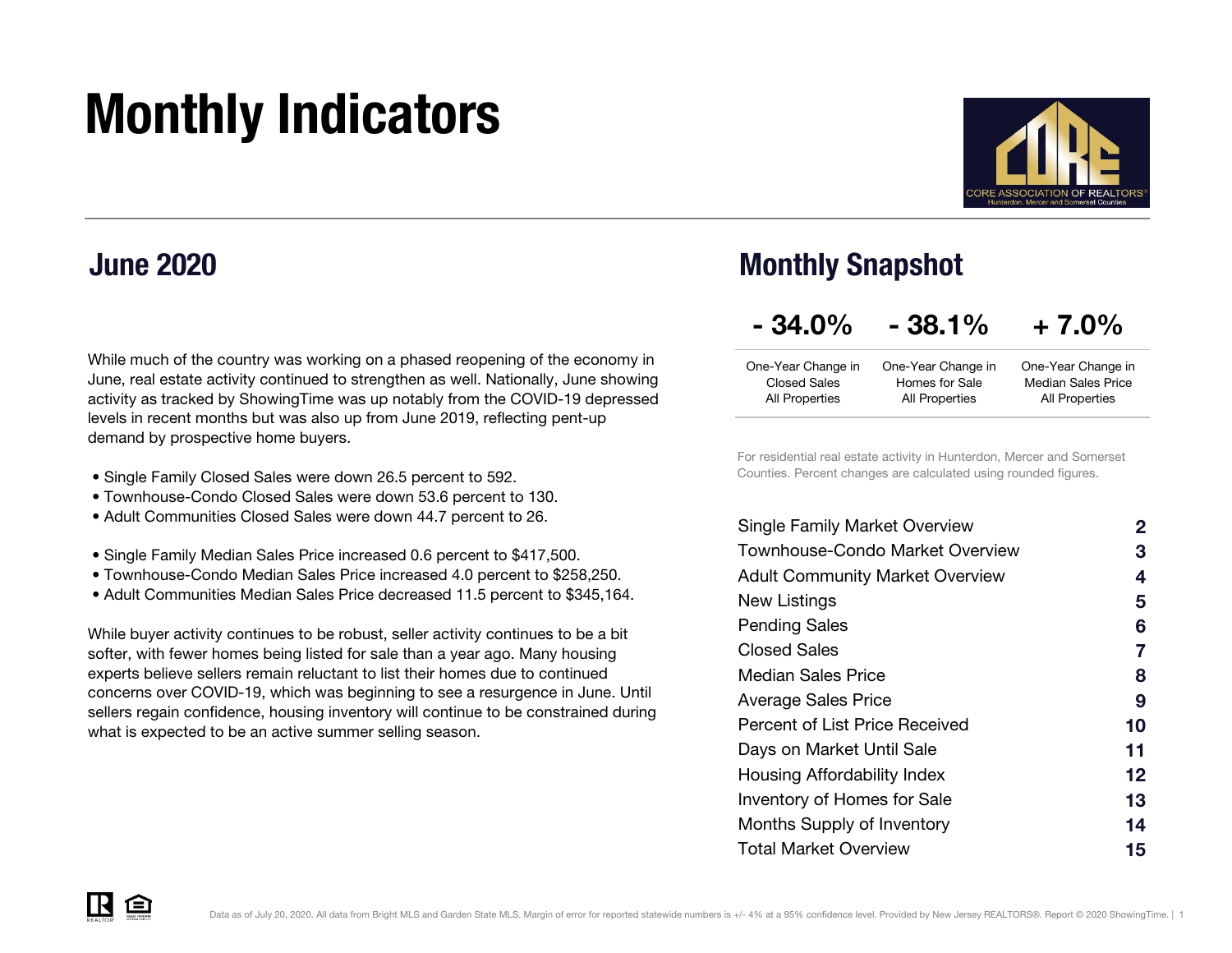### Single Family Market Overview

Key metrics for Single Family Properties Only, excluding Manufactured Housing, for the report month and for year-to-date (YTD) starting from the first of the year.



| <b>Key Metrics</b>                 | <b>Historical Sparklines</b>             | 6-2019    | 6-2020    | Percent Change |           | <b>YTD 2019 YTD 2020</b> | Percent Change |
|------------------------------------|------------------------------------------|-----------|-----------|----------------|-----------|--------------------------|----------------|
| <b>New Listings</b>                | 6-2017<br>$6 - 2018$<br>6-2019<br>6-2020 | 1,058     | 1,124     | $+6.2%$        | 6,848     | 5,139                    | $-25.0%$       |
| <b>Pending Sales</b>               | 6-2017<br>6-2018<br>6-2019<br>6-2020     | 744       | 942       | $+26.6%$       | 4,142     | 3,677                    | $-11.2%$       |
| <b>Closed Sales</b>                | 6-2017<br>6-2018<br>6-2019<br>6-2020     | 805       | 592       | $-26.5%$       | 3,407     | 2,978                    | $-12.6%$       |
| <b>Median Sales Price</b>          | 6-2017<br>6-2018<br>6-2019<br>6-2020     | \$415,000 | \$417,500 | $+0.6%$        | \$353,500 | \$385,000                | $+8.9%$        |
| <b>Avg. Sales Price</b>            | 6-2017<br>$6 - 2018$<br>6-2019<br>6-2020 | \$479,222 | \$482,639 | $+0.7%$        | \$427,924 | \$444,055                | $+3.8%$        |
| <b>Pct. of List Price Received</b> | 6-2018<br>6-2017<br>6-2019<br>6-2020     | 98.1%     | 97.7%     | $-0.4%$        | 97.4%     | 97.5%                    | $+0.1%$        |
| <b>Days on Market</b>              | 6-2017<br>6-2019<br>6-2018<br>6-2020     | 56        | 63        | $+12.5%$       | 66        | 68                       | $+3.0%$        |
| <b>Affordability Index</b>         | 6-2017<br>6-2018<br>6-2019<br>6-2020     | 114       | 118       | $+3.5%$        | 133       | 128                      | $-3.8%$        |
| <b>Homes for Sale</b>              | 6-2017<br>6-2018<br>6-2019<br>6-2020     | 3,672     | 2,196     | $-40.2%$       |           |                          |                |
| <b>Months Supply</b>               | 6-2017<br>6-2018<br>6-2019<br>6-2020     | 5.9       | 3.7       | $-37.3%$       |           |                          |                |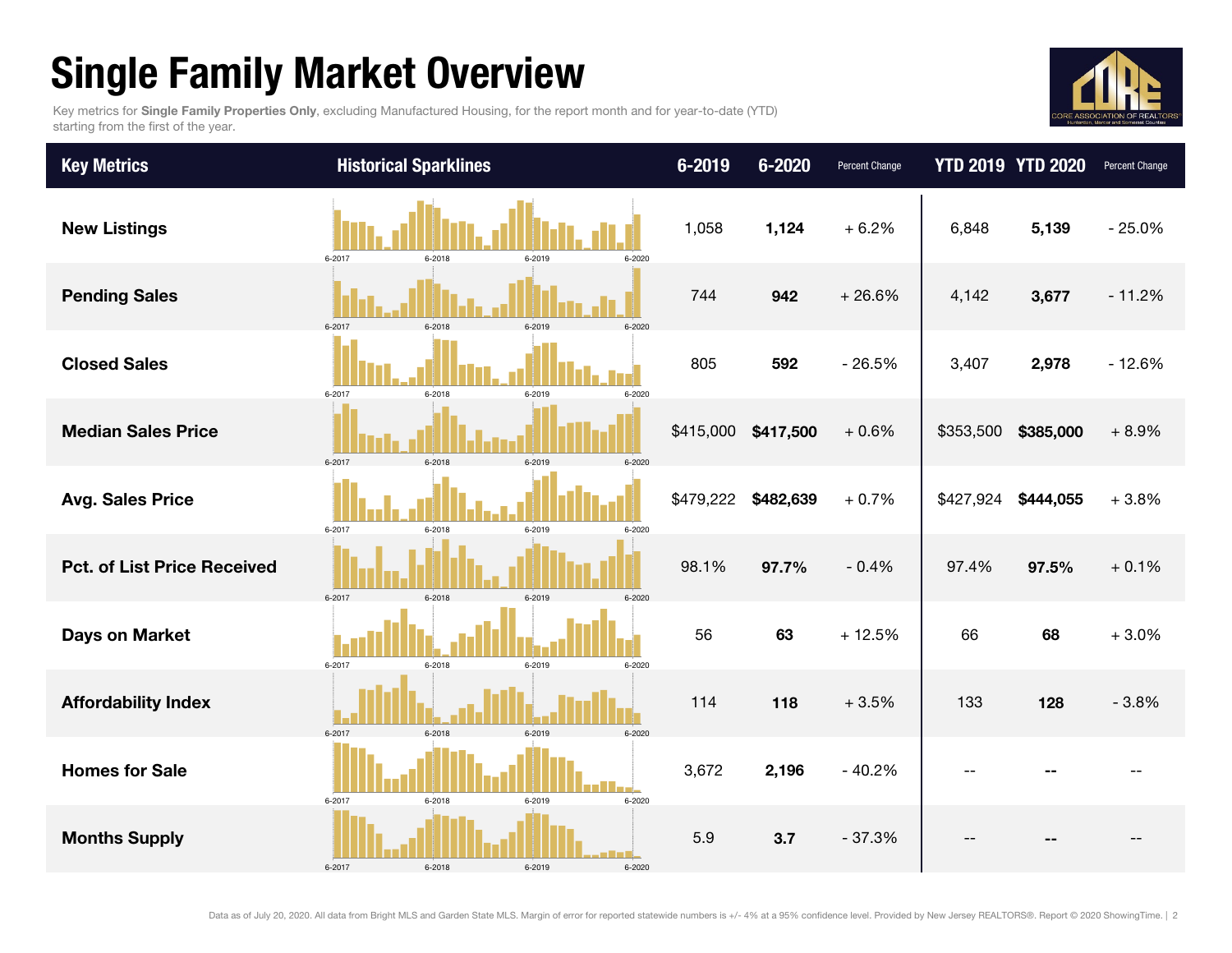### Townhouse-Condo Market Overview

Key metrics for Townhouses and Condominiums Only for the report month and for year-to-date (YTD) starting from the first of the year.



| <b>Key Metrics</b>                 | <b>Historical Sparklines</b>             | $6 - 2019$ | $6 - 2020$ | Percent Change |                     | <b>YTD 2019 YTD 2020</b> | Percent Change |
|------------------------------------|------------------------------------------|------------|------------|----------------|---------------------|--------------------------|----------------|
| <b>New Listings</b>                | 6-2017<br>6-2018<br>6-2020<br>6-2019     | 331        | 357        | $+7.9%$        | 2,020               | 1,513                    | $-25.1%$       |
| <b>Pending Sales</b>               | 6-2017<br>6-2018<br>6-2020<br>6-2019     | 234        | 289        | $+23.5%$       | 1,449               | 1,115                    | $-23.1%$       |
| <b>Closed Sales</b>                | 6-2020<br>6-2017<br>$6 - 2018$<br>6-2019 | 280        | 130        | $-53.6%$       | 1,258               | 972                      | $-22.7%$       |
| <b>Median Sales Price</b>          | 6-2017<br>6-2018<br>6-2019<br>6-2020     | \$248,250  | \$258,250  | $+4.0%$        | \$242,500 \$254,500 |                          | $+4.9%$        |
| <b>Avg. Sales Price</b>            | 6-2017<br>$6 - 2018$<br>6-2019<br>6-2020 | \$284,782  | \$280,870  | $-1.4%$        | \$266,000           | \$272,725                | $+2.5%$        |
| <b>Pct. of List Price Received</b> | 6-2017<br>6-2018<br>6-2019<br>6-2020     | 97.6%      | 98.3%      | $+0.7%$        | 97.7%               | 98.0%                    | $+0.3%$        |
| <b>Days on Market</b>              | 6-2017<br>6-2018<br>6-2019<br>6-2020     | 44         | 46         | $+4.5%$        | 53                  | 55                       | $+3.8%$        |
| <b>Affordability Index</b>         | 6-2017<br>$6 - 2018$<br>6-2019<br>6-2020 | 190        | 190        | 0.0%           | 194                 | 193                      | $-0.5%$        |
| <b>Homes for Sale</b>              | 6-2018<br>6-2017<br>6-2019<br>6-2020     | 761        | 514        | $-32.5%$       |                     |                          |                |
| <b>Months Supply</b>               | 6-2017<br>6-2019<br>6-2018<br>6-2020     | 3.4        | 2.6        | $-23.5%$       |                     |                          |                |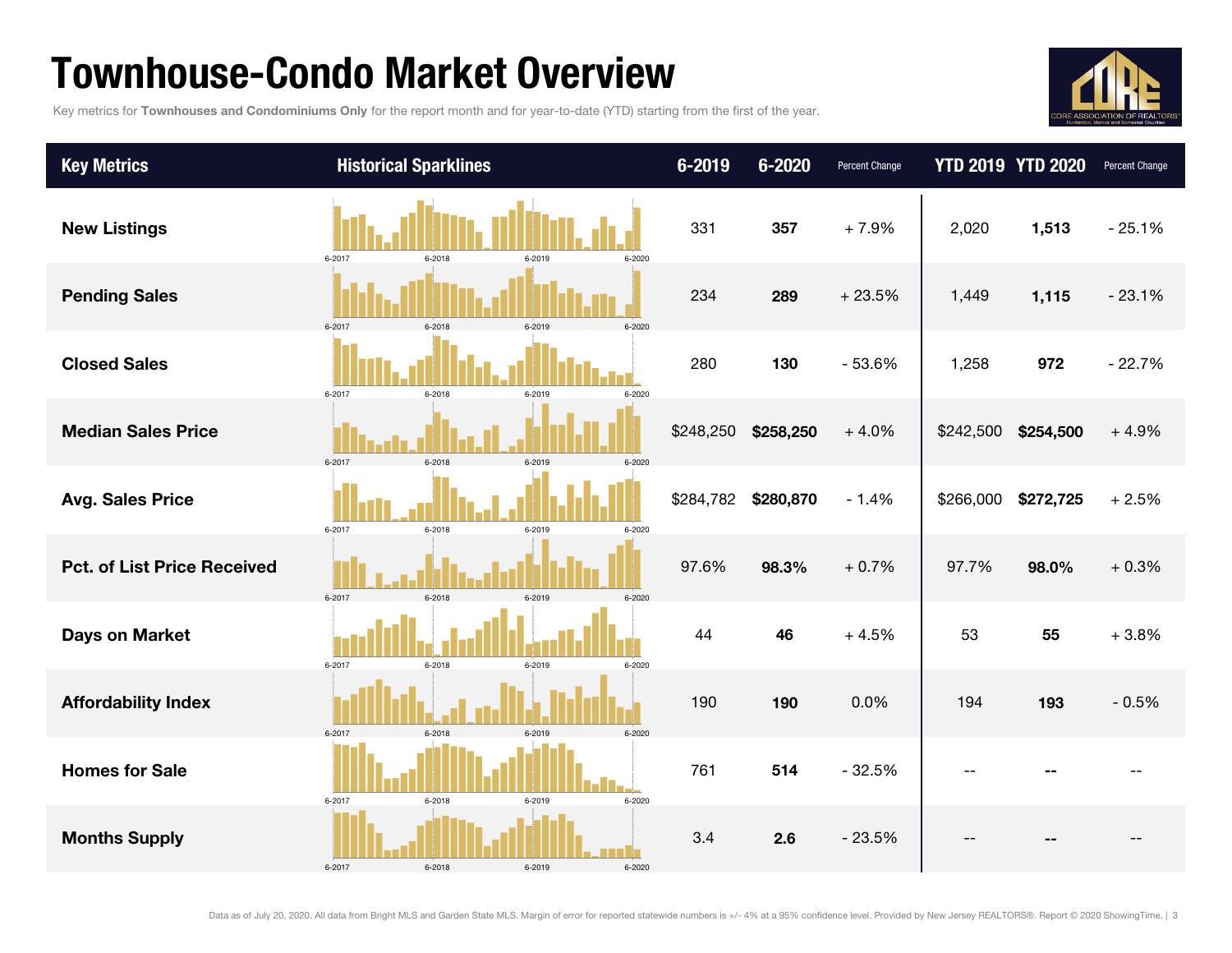## Adult Community Market Overview

Key metrics for properties in Adult Communities Only for the report month and for year-to-date (YTD) starting from the first of the year.



| <b>Key Metrics</b>                 | <b>Historical Sparklines</b>             | 6-2019    | 6-2020    | Percent Change |           | <b>YTD 2019 YTD 2020</b> | Percent Change |
|------------------------------------|------------------------------------------|-----------|-----------|----------------|-----------|--------------------------|----------------|
| <b>New Listings</b>                | 6-2017<br>$6 - 2018$<br>6-2019<br>6-2020 | 60        | 45        | $-25.0%$       | 312       | 233                      | $-25.3%$       |
| <b>Pending Sales</b>               | 6-2017<br>6-2018<br>6-2019<br>6-2020     | 32        | 30        | $-6.3%$        | 197       | 152                      | $-22.8%$       |
| <b>Closed Sales</b>                | 6-2017<br>6-2018<br>6-2019<br>6-2020     | 47        | 26        | $-44.7%$       | 177       | 140                      | $-20.9%$       |
| <b>Median Sales Price</b>          | 6-2017<br>6-2018<br>6-2019<br>6-2020     | \$390,001 | \$345,164 | $-11.5%$       | \$370,000 | \$355,000                | $-4.1%$        |
| <b>Avg. Sales Price</b>            | 6-2017<br>6-2018<br>6-2019<br>6-2020     | \$363,340 | \$374,997 | $+3.2%$        | \$370,399 | \$377,734                | $+2.0%$        |
| <b>Pct. of List Price Received</b> | 6-2017<br>6-2018<br>6-2019<br>6-2020     | 98.6%     | 96.7%     | $-1.9%$        | 98.2%     | 97.9%                    | $-0.3%$        |
| <b>Days on Market</b>              | 6-2017<br>6-2018<br>6-2019<br>6-2020     | 48        | 73        | $+52.1%$       | 59        | 70                       | $+18.6%$       |
| <b>Affordability Index</b>         | 6-2017<br>6-2018<br>6-2019<br>6-2020     | 121       | 142       | $+17.4%$       | 127       | 139                      | $+9.4%$        |
| <b>Homes for Sale</b>              | 6-2017<br>6-2018<br>6-2019<br>6-2020     | 160       | 134       | $-16.3%$       |           |                          |                |
| <b>Months Supply</b>               | 6-2017<br>6-2019<br>6-2020               | 5.2       | 5.0       | $-3.8%$        |           |                          |                |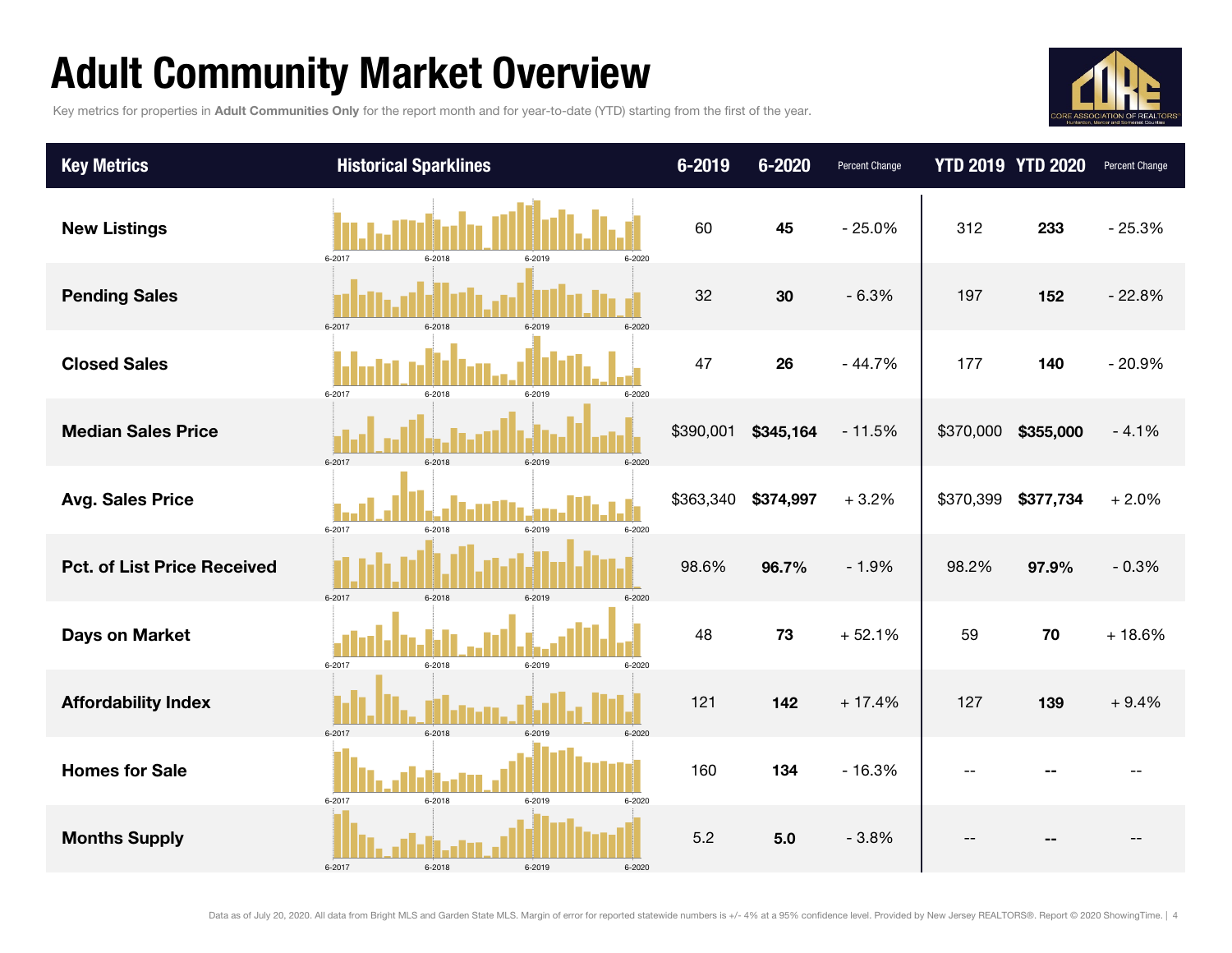### New Listings

A count of the properties that have been newly listed on the market in a given month.





#### Year to Date



#### Historical New Listings by Month



|                  | <b>Single Family</b> | <b>Townhouse-Condo</b> | <b>Adult Communities</b> |
|------------------|----------------------|------------------------|--------------------------|
| <b>July 2019</b> | 976                  | 317                    | 41                       |
| August 2019      | 795                  | 283                    | 43                       |
| September 2019   | 947                  | 301                    | 51                       |
| October 2019     | 878                  | 297                    | 46                       |
| November 2019    | 565                  | 177                    | 27                       |
| December 2019    | 385                  | 127                    | 22                       |
| January 2020     | 763                  | 233                    | 51                       |
| February 2020    | 951                  | 305                    | 44                       |
| March 2020       | 901                  | 252                    | 31                       |
| April 2020       | 498                  | 144                    | 23                       |
| May 2020         | 902                  | 222                    | 39                       |
| <b>June 2020</b> | 1,124                | 357                    | 45                       |
| 12-Month Avg.    | 807                  | 251                    | 39                       |

Note: If no activity occurred during a month, no data point is shown and the line extends to the next available data point.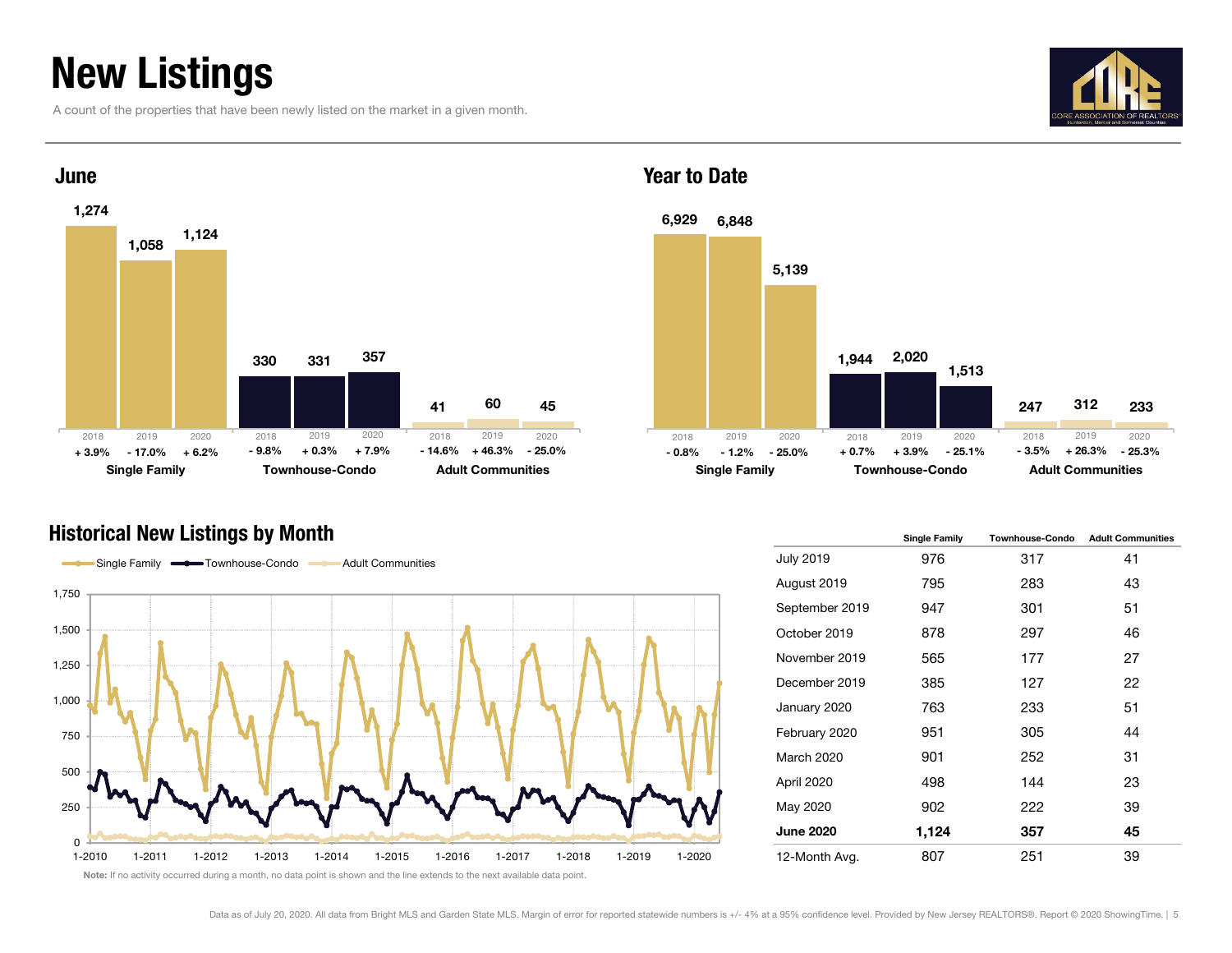### Pending Sales

A count of the properties on which offers have been accepted in a given month.





#### 4,059 4,142 1,397 1801,449 1973,677 1,115 152Single Family **Townhouse-Condo** Adult Communities + 26.6% - 2.9% + 23.5% + 2.0% - 11.2% + 3.7% - 23.1% - 13.3% - 6.3% - 15.8% - 3.4% - 1.6% + 9.4% - 22.8% 2019 2020 2018 2019 2020 2018 2019 2020- 1.1%

#### Historical Pending Sales by Month

 $\sim$ 



|                  | <b>Single Family</b> | <b>Townhouse-Condo</b> | <b>Adult Communities</b> |
|------------------|----------------------|------------------------|--------------------------|
| <b>July 2019</b> | 678                  | 233                    | 32                       |
| August 2019      | 737                  | 248                    | 33                       |
| September 2019   | 537                  | 196                    | 37                       |
| October 2019     | 555                  | 217                    | 28                       |
| November 2019    | 530                  | 197                    | 29                       |
| December 2019    | 391                  | 142                    | 13                       |
| January 2020     | 493                  | 192                    | 32                       |
| February 2020    | 613                  | 195                    | 29                       |
| March 2020       | 567                  | 183                    | 25                       |
| April 2020       | 396                  | 105                    | 11                       |
| May 2020         | 666                  | 151                    | 25                       |
| <b>June 2020</b> | 942                  | 289                    | 30                       |
| 12-Month Avg.    | 592                  | 196                    | 27                       |

Note: If no activity occurred during a month, no data point is shown and the line extends to the next available data point.

Year to Date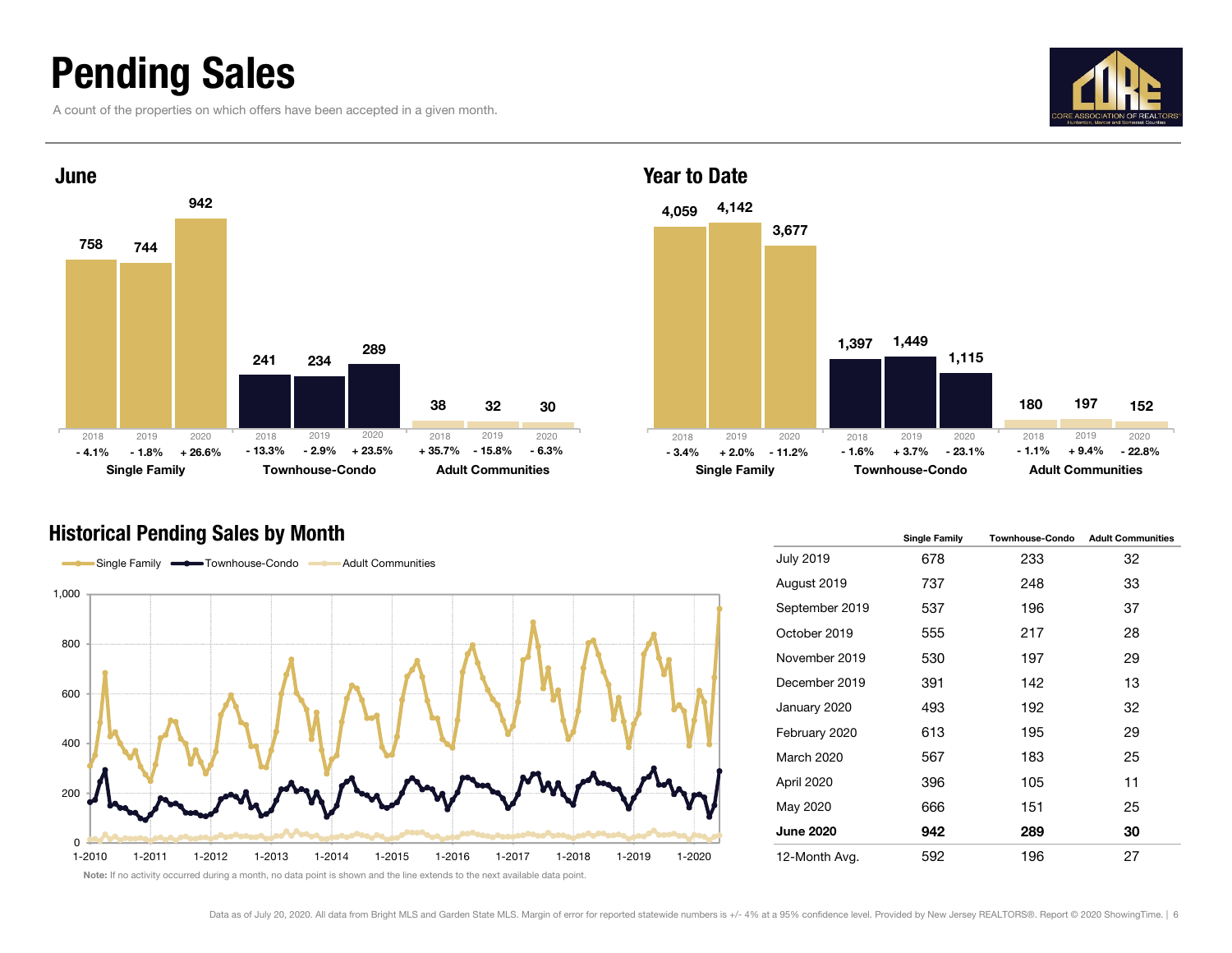### Closed Sales

A count of the actual sales that closed in a given month.





#### Year to Date



#### Historical Closed Sales by Month



|                   | <b>Single Family</b> | <b>Townhouse-Condo</b> | <b>Adult Communities</b> |
|-------------------|----------------------|------------------------|--------------------------|
| <b>July 2019</b>  | 841                  | 276                    | 33                       |
| August 2019       | 843                  | 261                    | 37                       |
| September 2019    | 623                  | 209                    | 31                       |
| October 2019      | 628                  | 226                    | 34                       |
| November 2019     | 542                  | 200                    | 35                       |
| December 2019     | 579                  | 212                    | 27                       |
| January 2020      | 477                  | 186                    | 19                       |
| February 2020     | 390                  | 154                    | 17                       |
| <b>March 2020</b> | 531                  | 174                    | 37                       |
| April 2020        | 498                  | 160                    | 20                       |
| May 2020          | 490                  | 168                    | 21                       |
| <b>June 2020</b>  | 592                  | 130                    | 26                       |
| 12-Month Avg.     | 586                  | 196                    | 28                       |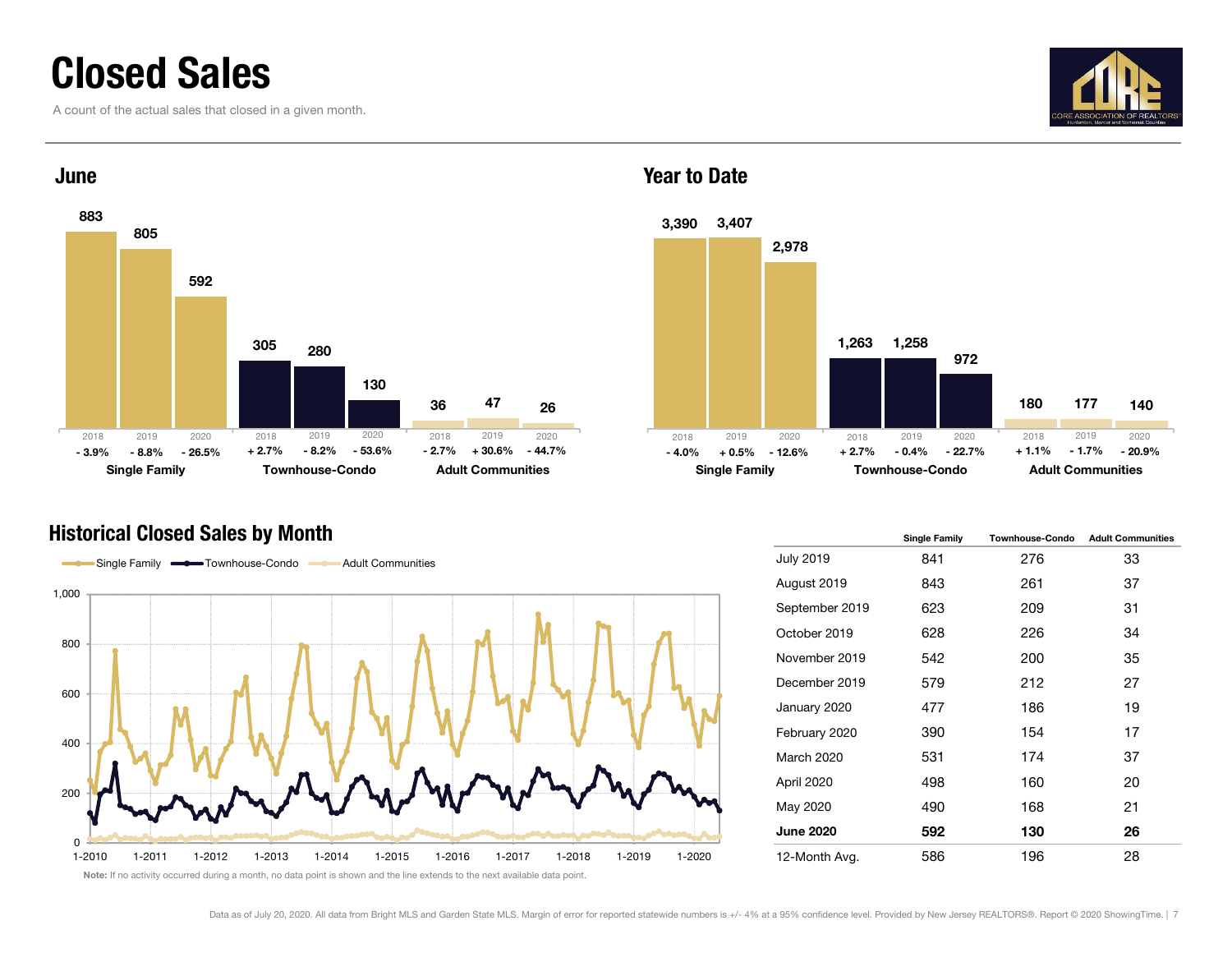### Median Sales Price

June

Point at which half of the sales sold for more and half sold for less, not accounting for seller concessions, in a given month.





#### Year to Date



#### Historical Median Sales Price by Month



|                  | <b>Single Family</b> | <b>Townhouse-Condo</b> | <b>Adult Communities</b> |
|------------------|----------------------|------------------------|--------------------------|
| <b>July 2019</b> | \$418,500            | \$270,000              | \$369,900                |
| August 2019      | \$425,000            | \$250,000              | \$355,000                |
| September 2019   | \$365,000            | \$250,000              | \$345,000                |
| October 2019     | \$375,000            | \$261,250              | \$419,491                |
| November 2019    | \$377,500            | \$240,500              | \$395,000                |
| December 2019    | \$378,000            | \$253,000              | \$465,000                |
| January 2020     | \$355,000            | \$252,839              | \$345,000                |
| February 2020    | \$350,000            | \$230,000              | \$350,000                |
| March 2020       | \$370,000            | \$252,000              | \$364,000                |
| April 2020       | \$399,000            | \$265,000              | \$350,950                |
| May 2020         | \$399,450            | \$267,950              | \$415,000                |
| <b>June 2020</b> | \$417,500            | \$258,250              | \$345,164                |
| 12-Month Med.*   | \$390,000            | \$255,000              | \$375,000                |

\* Median Sales Price for all properties from July 2019 through June 2020. This is not the average of the individual figures above.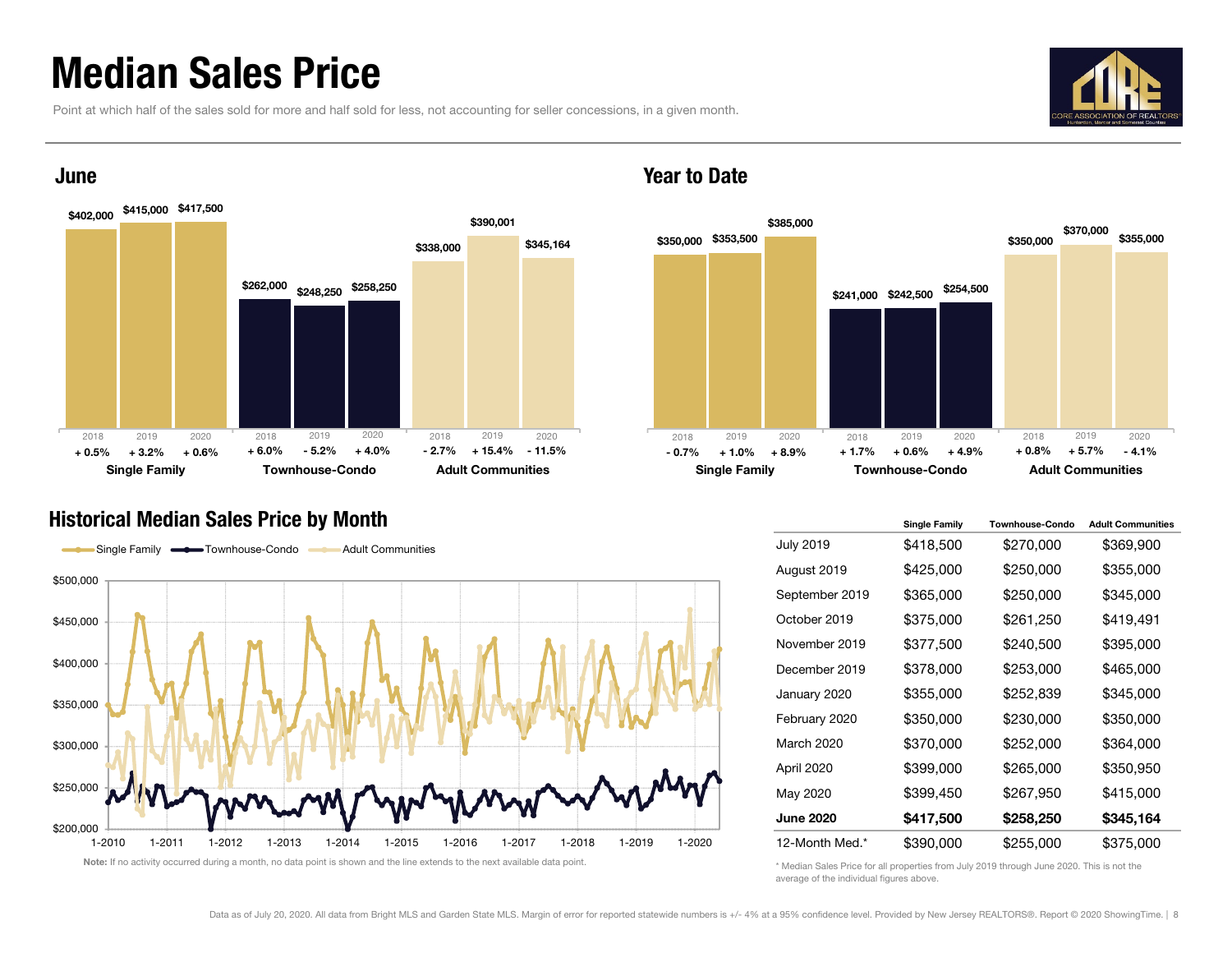### Average Sales Price

June

Average sales price for all closed sales, not accounting for seller concessions, in a given month.





#### Historical Average Sales Price by Month



#### Year to Date



|                  | <b>Single Family</b> | <b>Townhouse-Condo</b> | <b>Adult Communities</b> |
|------------------|----------------------|------------------------|--------------------------|
| <b>July 2019</b> | \$490,575            | \$292,251              | \$366,424                |
| August 2019      | \$503,107            | \$263,600              | \$363,053                |
| September 2019   | \$436,006            | \$252,661              | \$345,810                |
| October 2019     | \$448,638            | \$277,075              | \$426,632                |
| November 2019    | \$464,228            | \$261,956              | \$417,425                |
| December 2019    | \$445,641            | \$281,605              | \$423,492                |
| January 2020     | \$436,599            | \$264,523              | \$384,997                |
| February 2020    | \$410,394            | \$251,674              | \$334,494                |
| March 2020       | \$419,283            | \$277,009              | \$396,795                |
| April 2020       | \$435,493            | \$279,936              | \$341,708                |
| May 2020         | \$466,864            | \$283,522              | \$410,282                |
| <b>June 2020</b> | \$482,639            | \$280,870              | \$374,997                |
| 12-Month Avg.*   | \$458,074            | \$272,524              | \$384,800                |

\* Avg. Sales Price for all properties from July 2019 through June 2020. This is not the average of the individual figures above.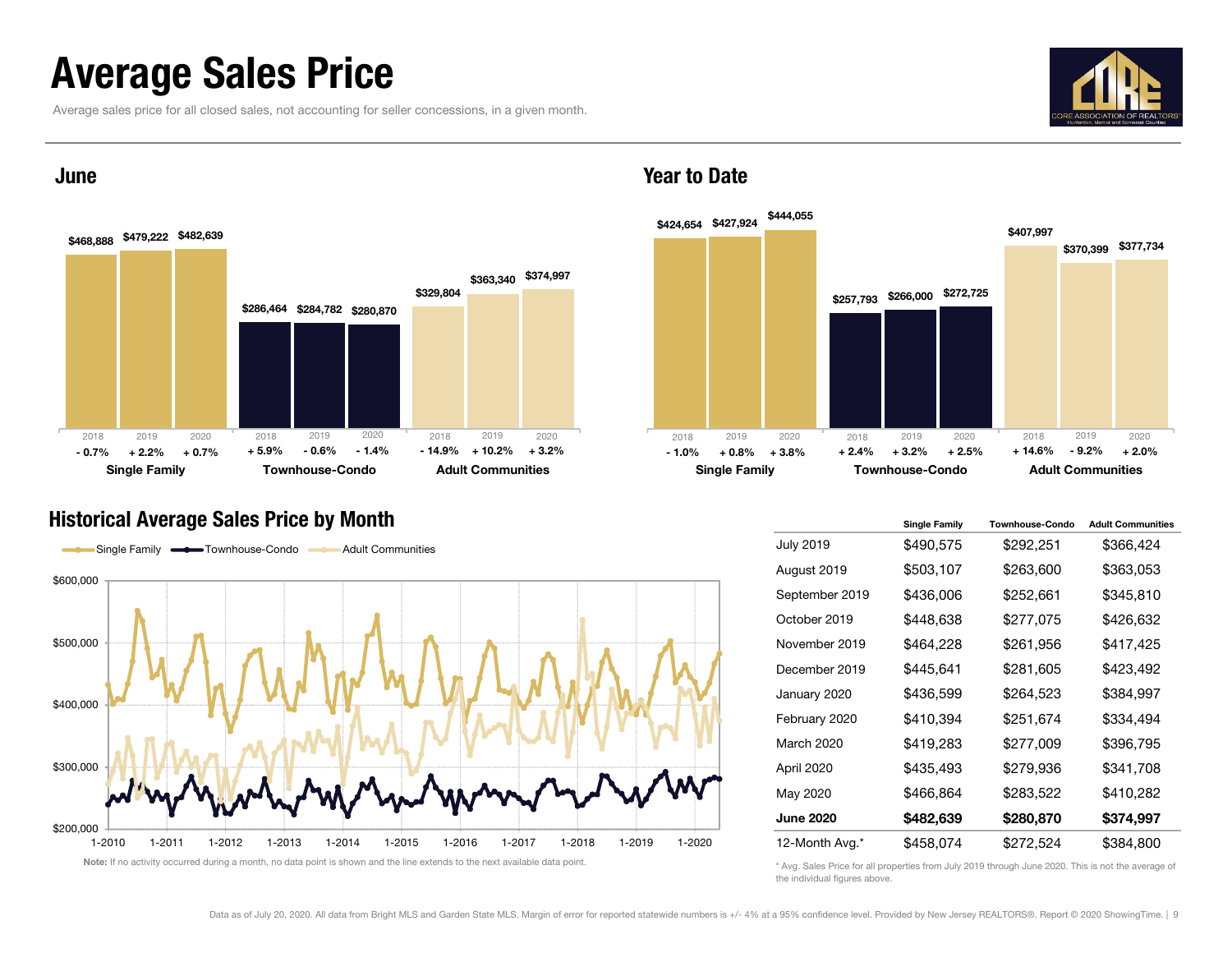### Percent of List Price Received

Percentage found when dividing a property's sales price by its most recent list price, then taking the average for all properties sold in a given month, not accounting for seller concessions.





#### June

#### Historical Percent of List Price Received by Month



#### Year to Date



|                  | <b>Single Family</b> | <b>Townhouse-Condo</b> | <b>Adult Communities</b> |
|------------------|----------------------|------------------------|--------------------------|
| <b>July 2019</b> | 97.9%                | 98.8%                  | 98.6%                    |
| August 2019      | 97.8%                | 97.8%                  | 98.0%                    |
| September 2019   | 97.7%                | 97.5%                  | 98.0%                    |
| October 2019     | 97.3%                | 98.0%                  | 99.3%                    |
| November 2019    | 97.2%                | 97.8%                  | 97.8%                    |
| December 2019    | 97.3%                | 97.5%                  | 98.6%                    |
| January 2020     | 96.6%                | 97.4%                  | 98.4%                    |
| February 2020    | 97.3%                | 96.6%                  | 98.2%                    |
| March 2020       | 97.5%                | 98.1%                  | 98.2%                    |
| April 2020       | 98.2%                | 98.5%                  | 97.7%                    |
| May 2020         | 97.6%                | 98.8%                  | 98.3%                    |
| <b>June 2020</b> | 97.7%                | 98.3%                  | 96.7%                    |
| 12-Month Avg.*   | 97.6%                | 97.9%                  | 98.2%                    |

\* Pct. of List Price Received for all properties from July 2019 through June 2020. This is not the average of the individual figures above.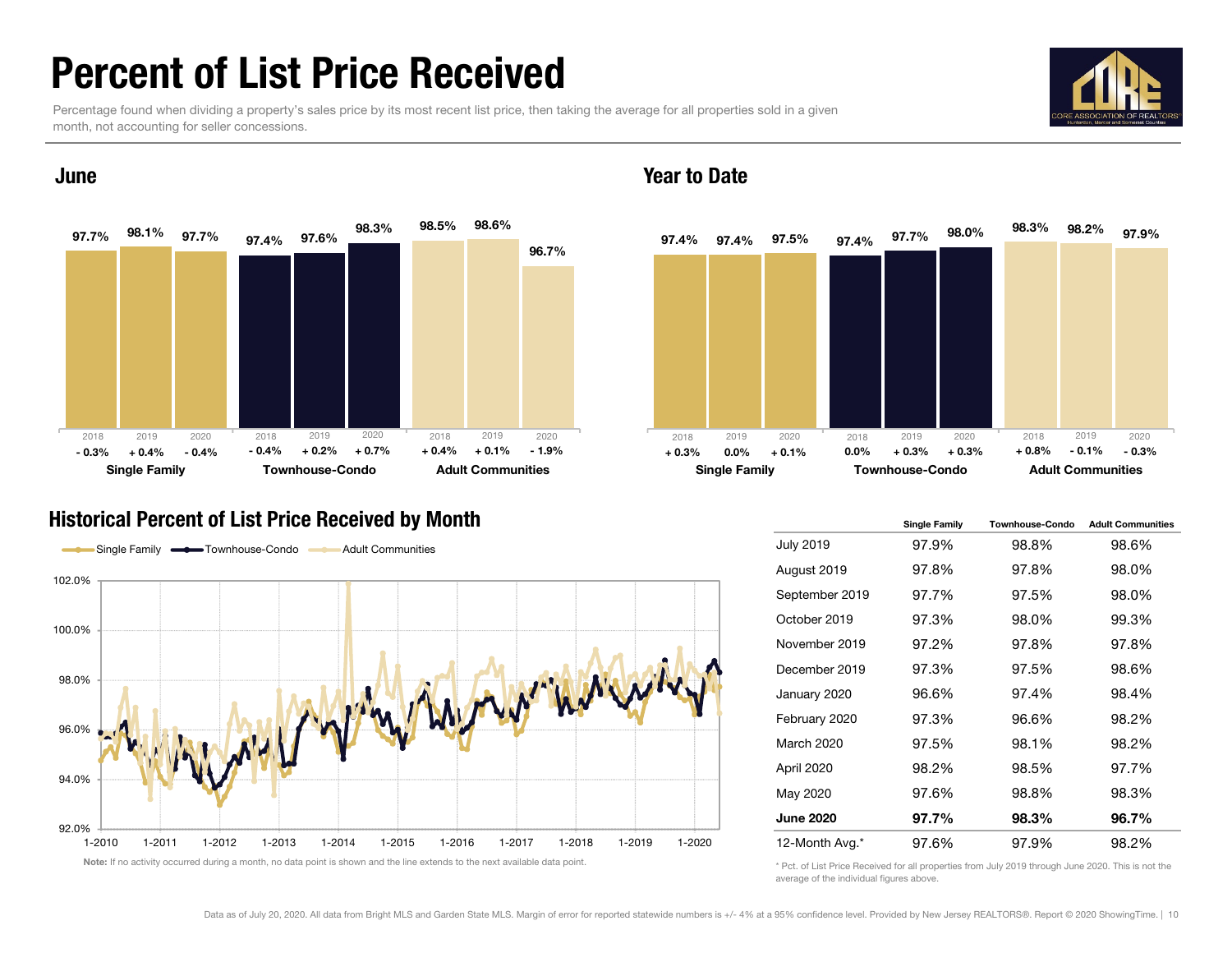### Days on Market Until Sale

Average number of days between when a property is listed and when an offer is accepted in a given month.





#### Year to Date



#### Historical Days on Market Until Sale by Month



|                   | <b>Single Family</b> | <b>Townhouse-Condo</b> | <b>Adult Communities</b> |
|-------------------|----------------------|------------------------|--------------------------|
| <b>July 2019</b>  | 55                   | 45                     | 46                       |
| August 2019       | 58                   | 45                     | 52                       |
| September 2019    | 61                   | 51                     | 59                       |
| October 2019      | 75                   | 52                     | 68                       |
| November 2019     | 71                   | 45                     | 75                       |
| December 2019     | 71                   | 55                     | 69                       |
| January 2020      | 73                   | 64                     | 72                       |
| February 2020     | 81                   | 68                     | 57                       |
| <b>March 2020</b> | 73                   | 56                     | 91                       |
| April 2020        | 61                   | 45                     | 52                       |
| May 2020          | 60                   | 46                     | 54                       |
| <b>June 2020</b>  | 63                   | 46                     | 73                       |
| 12-Month Avg.*    | 66                   | 51                     | 65                       |

\* Days on Market for all properties from July 2019 through June 2020. This is not the average of the individual figures above.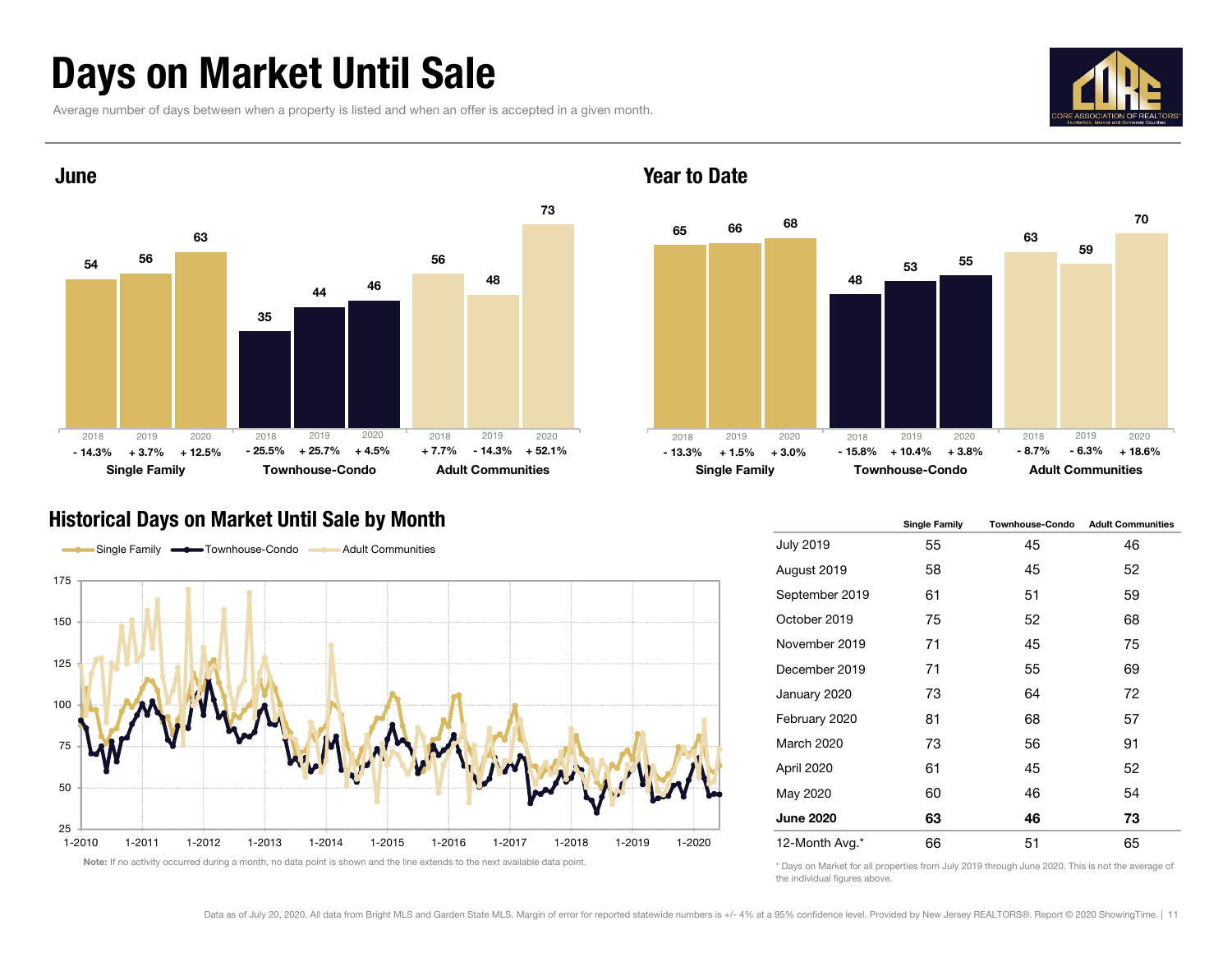## Housing Affordability Index

174

This index measures housing affordability for the region. For example, an index of 120 means the median household income is 120% of what is necessary to qualify for the median-priced home under prevailing interest rates. A higher number means greater affordability.

2018

- 2.9%

2019



2020



#### Historical Housing Affordability Index by Month

2018

Single Family **Townhouse-Condo** Adult Communities

114

2018

- 5.8%

June

114

118

2019 2020

0.0%



|                  | <b>Single Family</b> | <b>Townhouse-Condo</b> | <b>Adult Communities</b> |  |  |
|------------------|----------------------|------------------------|--------------------------|--|--|
| <b>July 2019</b> | 115                  | 178                    | 130                      |  |  |
| August 2019      | 119                  | 201                    | 142                      |  |  |
| September 2019   | 136                  | 199                    | 144                      |  |  |
| October 2019     | 134                  | 193                    | 120                      |  |  |
| November 2019    | 130                  | 204                    | 125                      |  |  |
| December 2019    | 130                  | 194                    | 106                      |  |  |
| January 2020     | 139                  | 195                    | 143                      |  |  |
| February 2020    | 141                  | 214                    | 141                      |  |  |
| March 2020       | 133                  | 195                    | 135                      |  |  |
| April 2020       | 123                  | 186                    | 140                      |  |  |
| May 2020         | 123                  | 184                    | 119                      |  |  |
| <b>June 2020</b> | 118                  | 190                    | 142                      |  |  |
| 12-Month Avg.*   | 128                  | 194                    | 132                      |  |  |

\* Affordability Index for all properties from July 2019 through June 2020. This is not the average of the individual figures above.

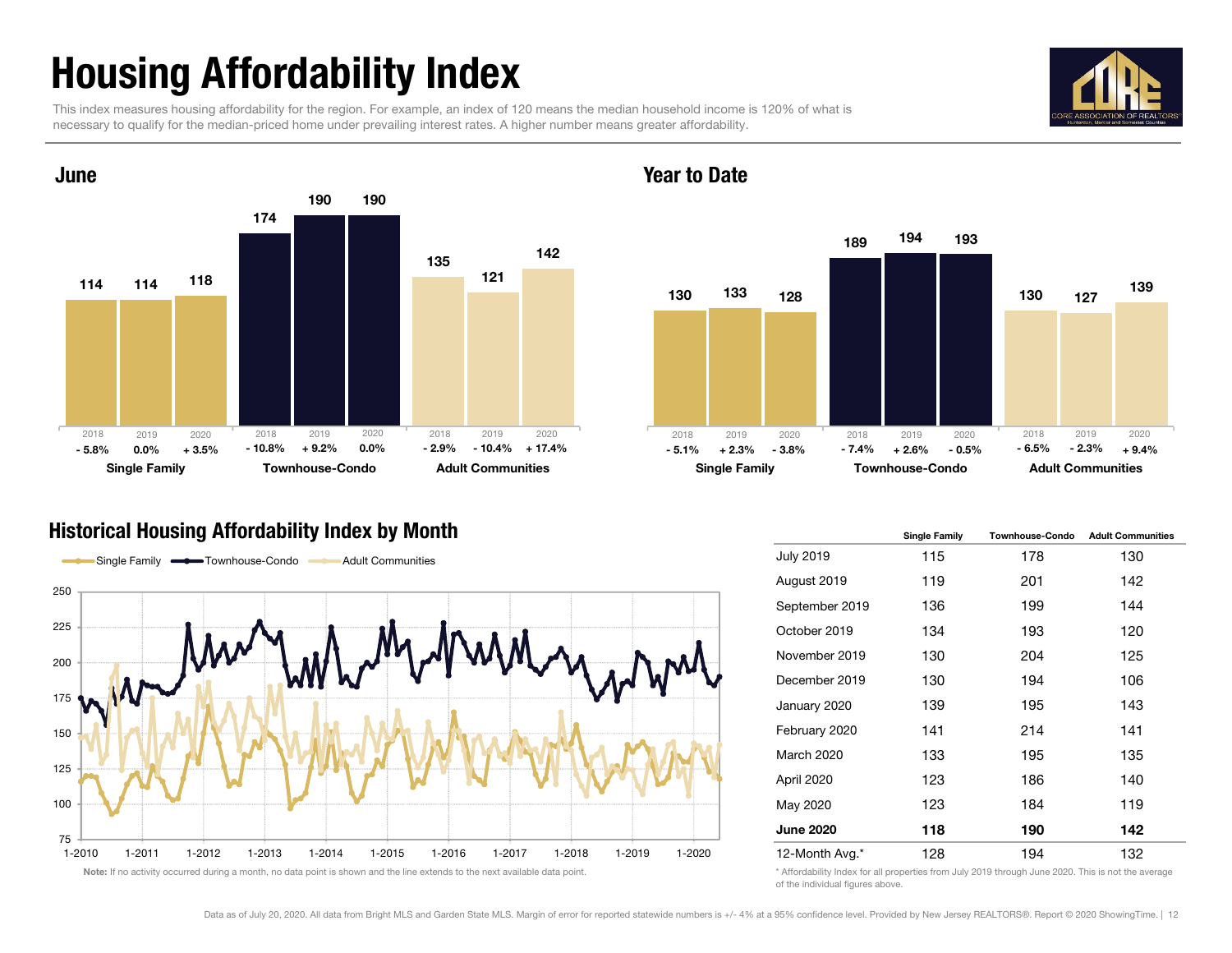### Inventory of Homes for Sale

The number of properties available for sale in active status at the end of a given month.



#### June



#### Historical Inventory of Homes for Sale by Month



|                   | <b>Single Family</b> | <b>Townhouse-Condo</b> | <b>Adult Communities</b> |  |  |
|-------------------|----------------------|------------------------|--------------------------|--|--|
| <b>July 2019</b>  | 3,625                | 790                    | 154                      |  |  |
| August 2019       | 3,321                | 762                    | 145                      |  |  |
| September 2019    | 3,324                | 794                    | 148                      |  |  |
| October 2019      | 3,202                | 753                    | 152                      |  |  |
| November 2019     | 2,829                | 673                    | 139                      |  |  |
| December 2019     | 2,376                | 573                    | 130                      |  |  |
| January 2020      | 2,377                | 549                    | 129                      |  |  |
| February 2020     | 2,495                | 591                    | 132                      |  |  |
| <b>March 2020</b> | 2,487                | 574                    | 128                      |  |  |
| April 2020        | 2,305                | 538                    | 130                      |  |  |
| May 2020          | 2,285                | 523                    | 128                      |  |  |
| <b>June 2020</b>  | 2,196                | 514                    | 134                      |  |  |
| 12-Month Avg.     | 2,735                | 636                    | 137                      |  |  |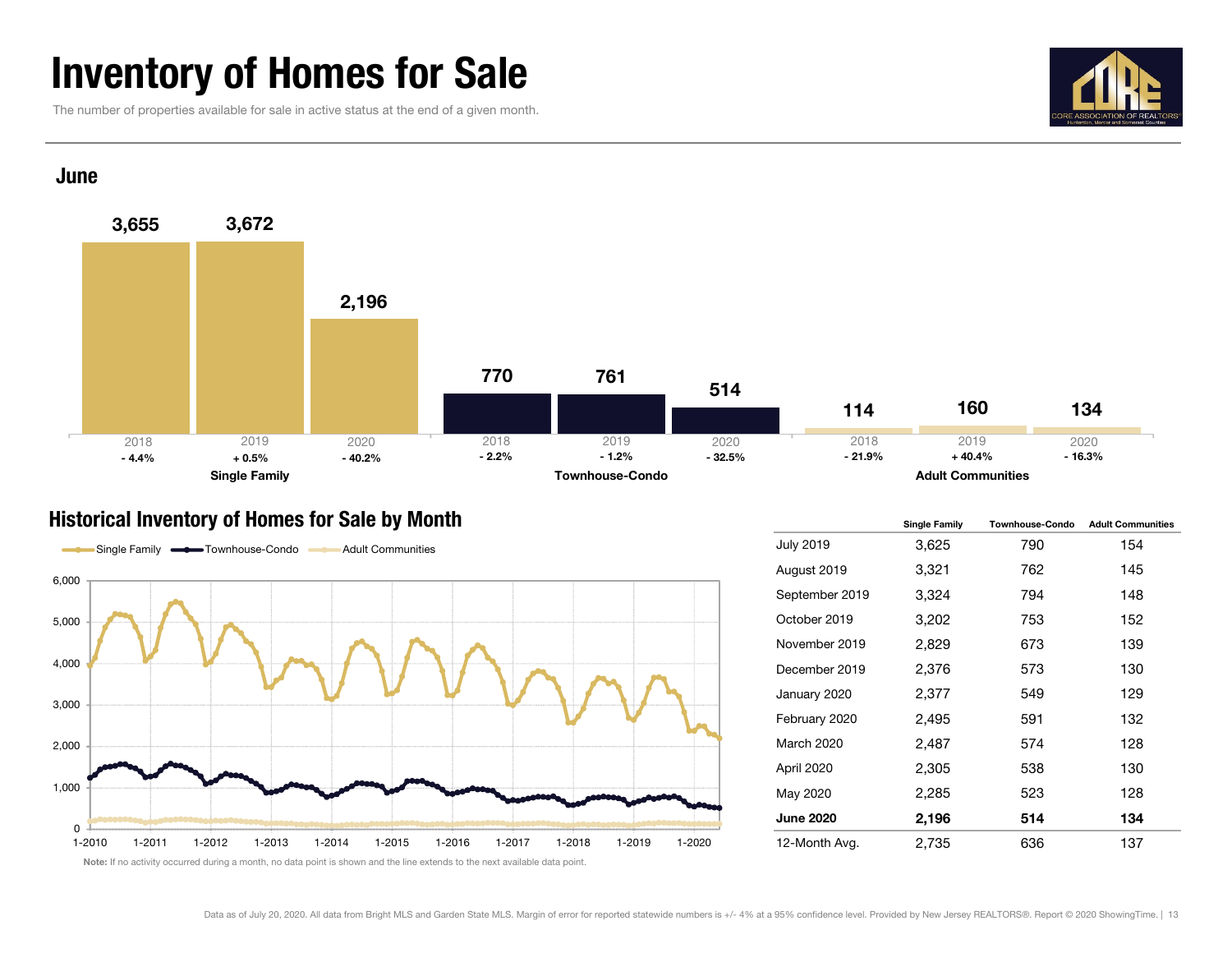### Months Supply of Inventory

The inventory of homes for sale at the end of a given month, divided by the average monthly pending sales from the last 12 months.



5.0

5.93.5 $5 \qquad \qquad 3.4 \qquad \qquad \qquad 3.8$ 5.93.45.23.72.6Single Family **Supplem Condo** Townhouse-Condo **Condo** Adult Communities June2018 2019 20200.0% $\%$  - 37.3% - 2.8% - 2.9% - 2.3.5%  $-23.5%$ 2018 2019 2020- 3.3%% 0.0% - 37.3% - 2.8% - 2.9% - 23.5% - 26.9% + 36.8% - 3.8% 2018 2019 2020- 26.9%

#### Historical Months Supply of Inventory by Month



|                   | <b>Single Family</b> | <b>Townhouse-Condo</b> | <b>Adult Communities</b> |  |  |
|-------------------|----------------------|------------------------|--------------------------|--|--|
| <b>July 2019</b>  | 5.9                  | 3.6                    | 5.0                      |  |  |
| August 2019       | 5.3                  | 3.4                    | 4.7                      |  |  |
| September 2019    | 5.3                  | 3.6                    | 4.7                      |  |  |
| October 2019      | 5.1                  | 3.4                    | 4.9                      |  |  |
| November 2019     | 4.5                  | 3.0                    | 4.5                      |  |  |
| December 2019     | 3.8                  | 2.6                    | 4.2                      |  |  |
| January 2020      | 3.8                  | 2.4                    | 4.1                      |  |  |
| February 2020     | 3.9                  | 2.6                    | 4.2                      |  |  |
| <b>March 2020</b> | 4.0                  | 2.6                    | 4.1                      |  |  |
| April 2020        | 3.9                  | 2.6                    | 4.4                      |  |  |
| May 2020          | 4.0                  | 2.7                    | 4.7                      |  |  |
| <b>June 2020</b>  | 3.7                  | 2.6                    | 5.0                      |  |  |
| 12-Month Avg.*    | 4.4                  | 2.9                    | 4.5                      |  |  |

\* Months Supply for all properties from July 2019 through June 2020. This is not the average of the individual figures above.